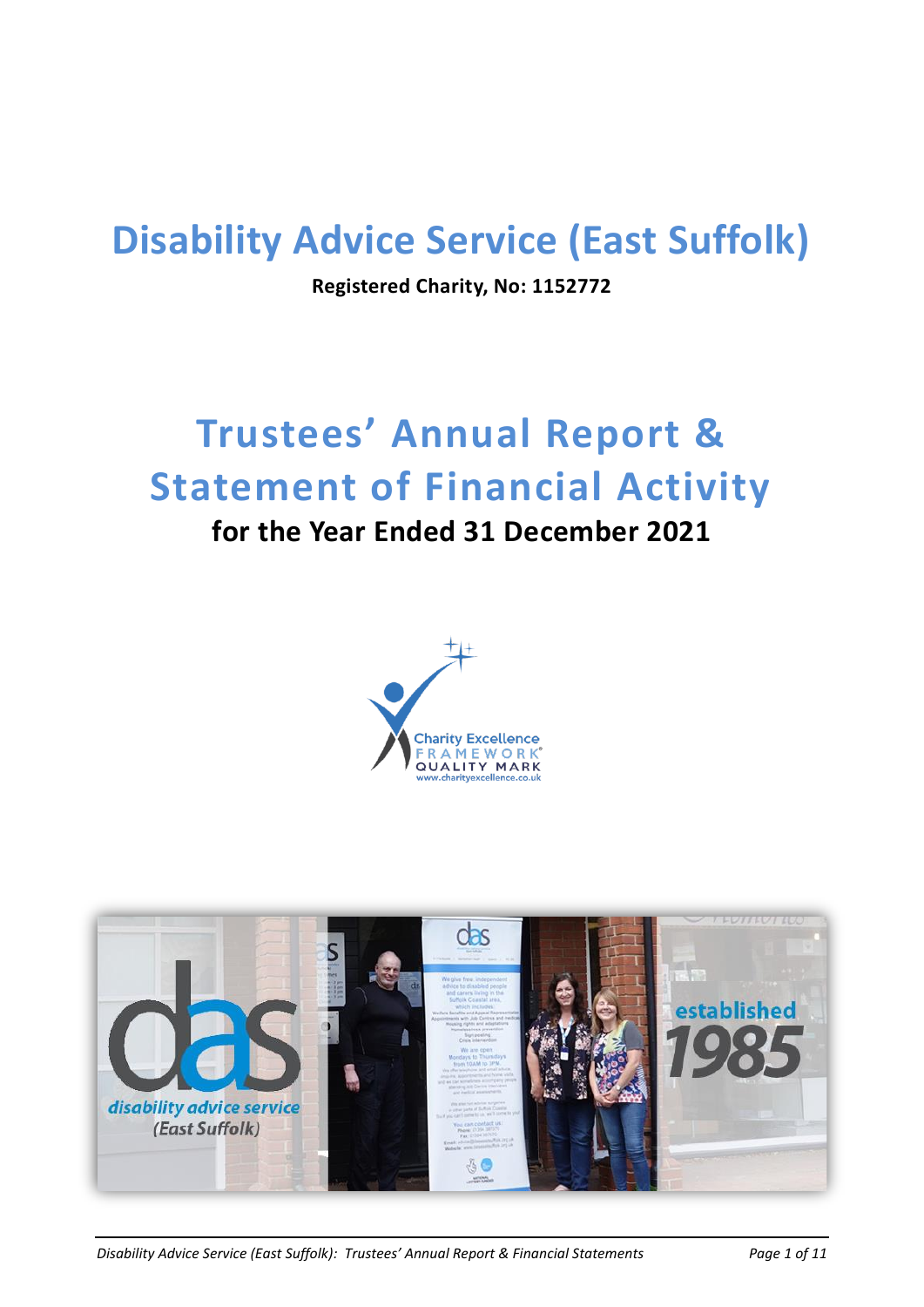# **Contents**

| $\mathbf{1}$            |     |                                                          |  |
|-------------------------|-----|----------------------------------------------------------|--|
|                         | 1.1 |                                                          |  |
|                         | 1.2 |                                                          |  |
|                         | 1.3 |                                                          |  |
|                         | 1.4 |                                                          |  |
|                         | 1.5 |                                                          |  |
| $\overline{\mathbf{2}}$ |     |                                                          |  |
|                         | 2.1 |                                                          |  |
|                         | 2.2 |                                                          |  |
|                         | 2.3 |                                                          |  |
| 3                       |     |                                                          |  |
|                         | 3.1 |                                                          |  |
| 4                       |     |                                                          |  |
|                         | 4.1 | Outputs and Outcomes for the Charity's Beneficiaries 4   |  |
|                         | 4.2 |                                                          |  |
|                         | 4.3 | Contributing to Activities Run by Other Organisations  5 |  |
|                         | 4.4 |                                                          |  |
| 5                       |     |                                                          |  |
|                         | 5.1 |                                                          |  |
|                         | 5.2 |                                                          |  |
|                         | 5.3 |                                                          |  |
|                         | 5.4 |                                                          |  |
|                         | 5.5 |                                                          |  |
|                         | 5.6 |                                                          |  |
| 6                       |     |                                                          |  |
|                         | 6.1 |                                                          |  |
|                         | 6.2 | Receipts & Payments Accounts for the FYE 31-Dec-21       |  |
|                         | 6.3 |                                                          |  |
|                         |     |                                                          |  |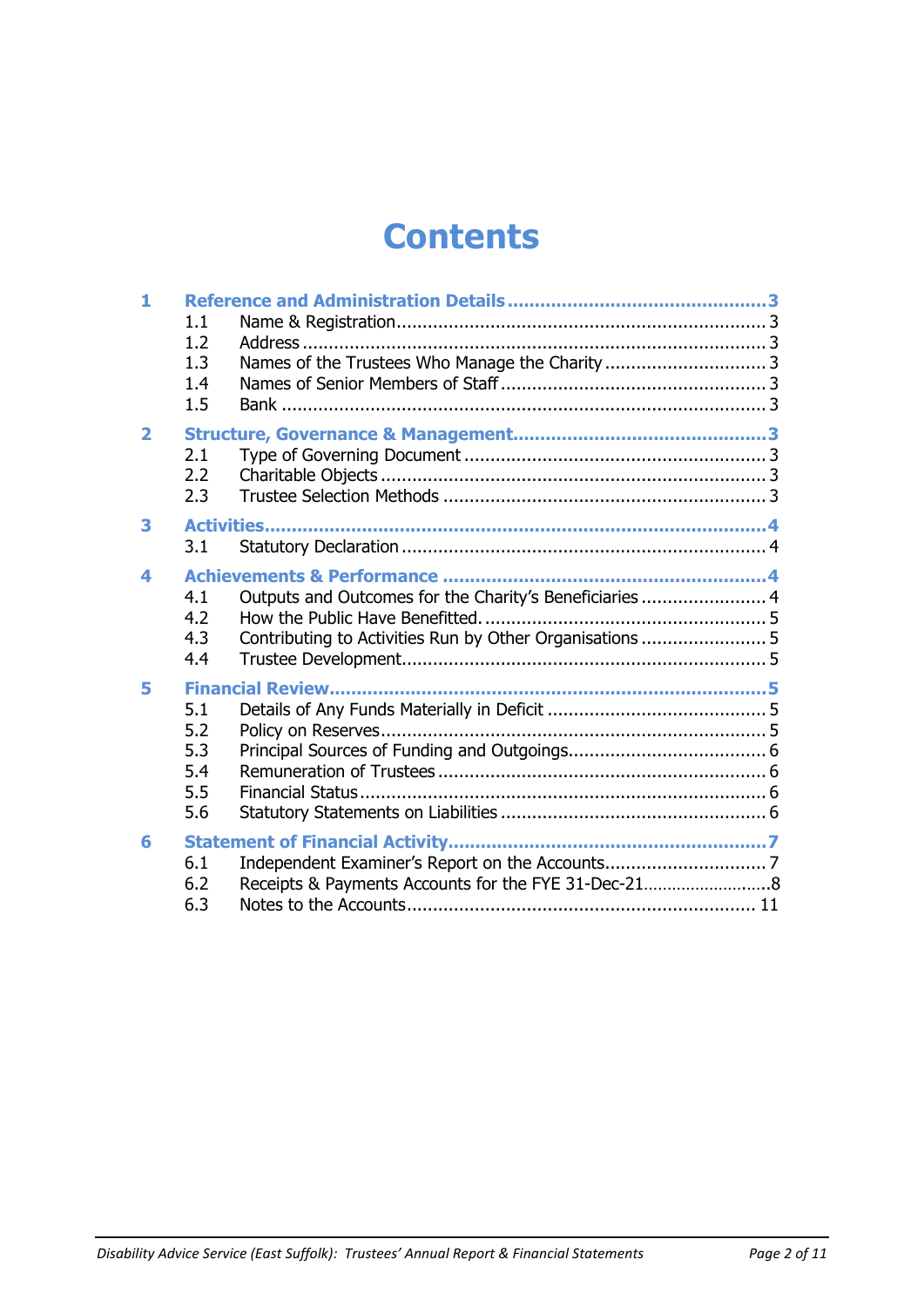# <span id="page-2-0"></span>**1 Reference and Administration Details**

## <span id="page-2-1"></span>**1.1 Name & Registration**

The charity is a Charitable Incorporated Organisation, registration no: 1152772, registered with the Charity Commission on 08 July 2013.

The charity is registered with HM Revenue & Customs.

#### <span id="page-2-2"></span>**1.2 Address**

14 The Square, Martlesham Heath, Suffolk, IP5 3SL

e-mail: advice@daseastsuffolk.org

website: www.daseastsuffolk.org

# <span id="page-2-3"></span>**1.3 Names of the Trustees Who Manage the Charity**

|                | <b>Role</b>   | <b>Appointed</b>    | <b>Resigned</b> |
|----------------|---------------|---------------------|-----------------|
| Nick Bennett   | Chair         | 02 March 2020       |                 |
| Roy Gilmour    | Vice Chair    | 13 July 2017        |                 |
| Robin Stroud   | Treasurer     | 17 June 2013        |                 |
| Steve Doe      | Dep Treasurer | 10 September 2014   |                 |
| Rod Gibson     | Secretary     | 13 January 2020     |                 |
| Michelle Eaves | Trustee       | 12 March 2021       |                 |
| Nigel Farthing | Trustee       | <i>17 June 2013</i> | 07 May 2021     |
| Emily Hook     | Trustee       | 09 April 2021       |                 |
| Natasha Hook   | Trustee       | 09 April 2021       |                 |
| Debbie O'Hara  | Trustee       | 11 September 2020   |                 |

# **1.4 Names of Senior Members of Staff**

<span id="page-2-4"></span>Jo Bowen, Manager

#### <span id="page-2-5"></span>**1.5 Bank**

Lloyds Bank, 8 The Thoroughfare, Woodbridge, Suffolk, IP12 1AF

# <span id="page-2-6"></span>**2 Structure, Governance & Management**

### <span id="page-2-7"></span>**2.1 Type of Governing Document**

The charity's constitution is based on the Charity Commission's Foundation Model for Charitable Incorporated Organisations, where the trustees are the only members of the charity.

### <span id="page-2-8"></span>**2.2 Charitable Objects**

As defined in Disability Advice Service (East Suffolk)'s constitution (governing document): The charity's object is: the relief of people with disabilities in East Suffolk.

### <span id="page-2-9"></span>**2.3 Trustee Selection Methods**

There must be at least three charity trustees. The maximum number of trustees is 12.

In accordance with the constitution, trustees are appointed or re-appointed for a term of three years by a resolution passed at a properly convened meeting of the Management Committee.

In appointing trustees due consideration is given to ensuring that the trustees have, between them, the skills and experience necessary to manage the charity effectively and in accordance with charity law.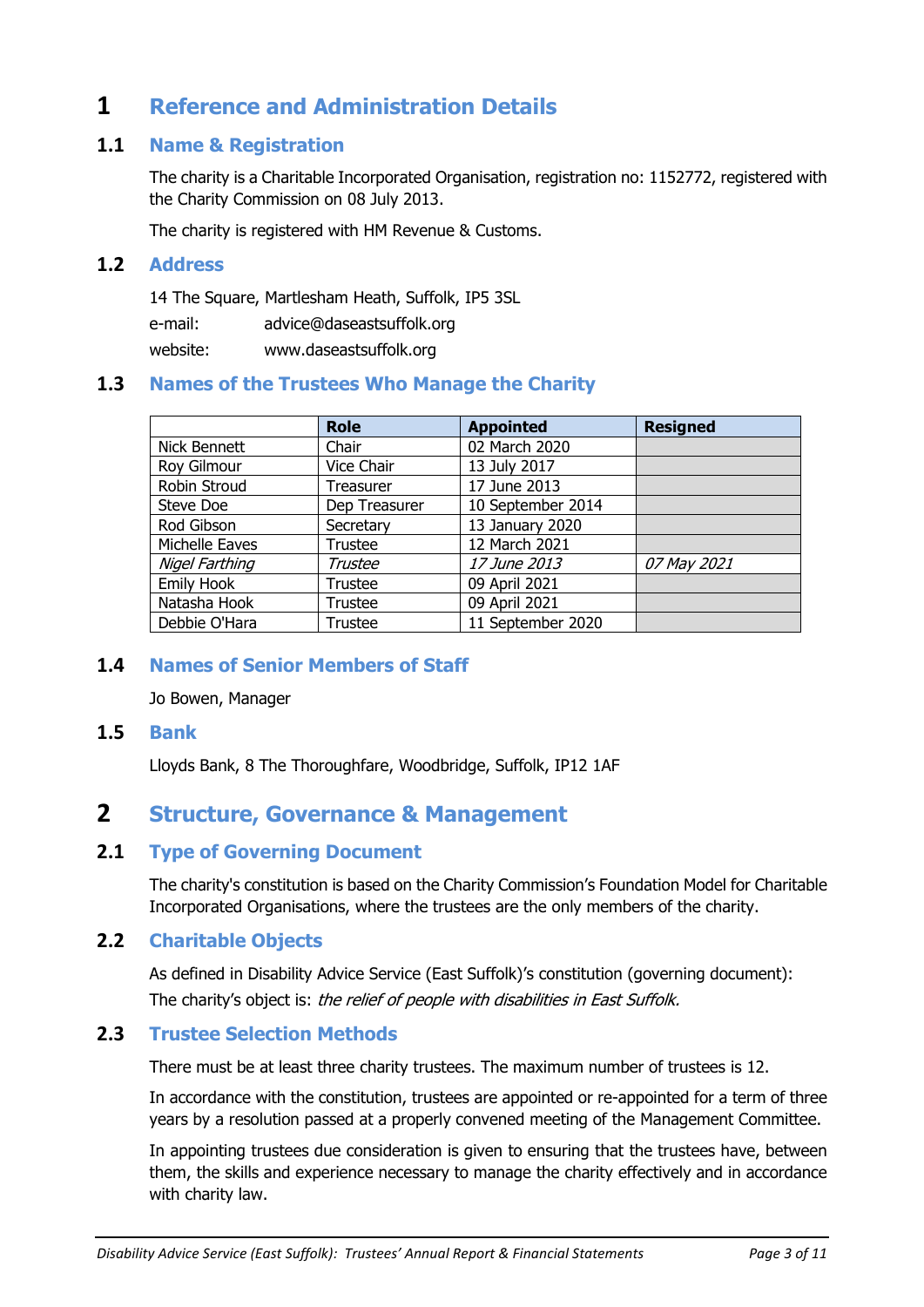# <span id="page-3-0"></span>**3 Activities**

## <span id="page-3-1"></span>**3.1 Statutory Declaration**

The trustees of Disability Advice Service (East Suffolk) confirm that they have paid due regard to the guidance issued by the Charity Commission on public benefit in deciding what activities the charity should undertake.

# <span id="page-3-2"></span>**4 Achievements & Performance**

# <span id="page-3-3"></span>**4.1 Outputs and Outcomes for the Charity's Beneficiaries**

2021 was a second year dominated by the Covid-19 pandemic with notably the number of crisis clients remaining more than five times higher than pre-pandemic levels. These clients, often suffering from severe mental health issues, need a wide range of help which are resource intensive. This together with the more holistic service we have developed for clients generally led to a significantly higher level of enquiries received/handled for a similar overall number of clients advised.

A return to normal advice duties for volunteers meant that the Listening Service resource was depleted but we recruited another 8 taking our volunteer team to 18 in the latter part of the year enabling us to resume this part of the service:

|                                                    | 2021       | 2020       |
|----------------------------------------------------|------------|------------|
| <b>Clients advised</b>                             | 1,055      | 1,086      |
| <b>Enquiries received</b>                          | 7,587      | 5,632      |
| Appeals representations                            | 75         | 75         |
| Success rate on appeals                            | 100%       | 100%       |
| Benefit gain (Year One)                            | £2,606,983 | £2,111,829 |
| Benefit gain (Full)*                               | £8,857,412 | £7,175,091 |
| Crisis clients                                     | 145        | 127        |
| <b>Listening Service contacts</b>                  | 143        | 897        |
| Subsistence grants and food parcels to individuals | £11,388    | £14,772    |

\* Some benefits have longevity beyond the first year and the full benefit calculation accounts for this.

As a Disabled People's Organisation, a number of our staff and volunteers still needed to take extra care due to their vulnerabilities but the flexibility of the home-based working options we introduced in 2020 together with supporting technology proved a worthwhile ongoing investment.

With minimal interruption, we maintained a programme of face-to-face interviews by appointment under Covid-safe conditions throughout. The response of our manager, Jo Bowen, and her team of staff and volunteers throughout the year once again deserves the highest possible praise.

Three new trustees were appointed with the aim of diversifying gender, age and ability bringing the management committee to nine members. We also said goodbye to one member who had served the charity over a number of years. Meeting frequency reverted to bi-monthly in keeping with the introduction of a new monthly Senior Management Team meeting involving senior staff and key charity officers. Our strategic projects are progressed in accordance with our 3 year Business Plan.

The charity's priorities for the coming year are:

to increase its reach to more potential beneficiaries;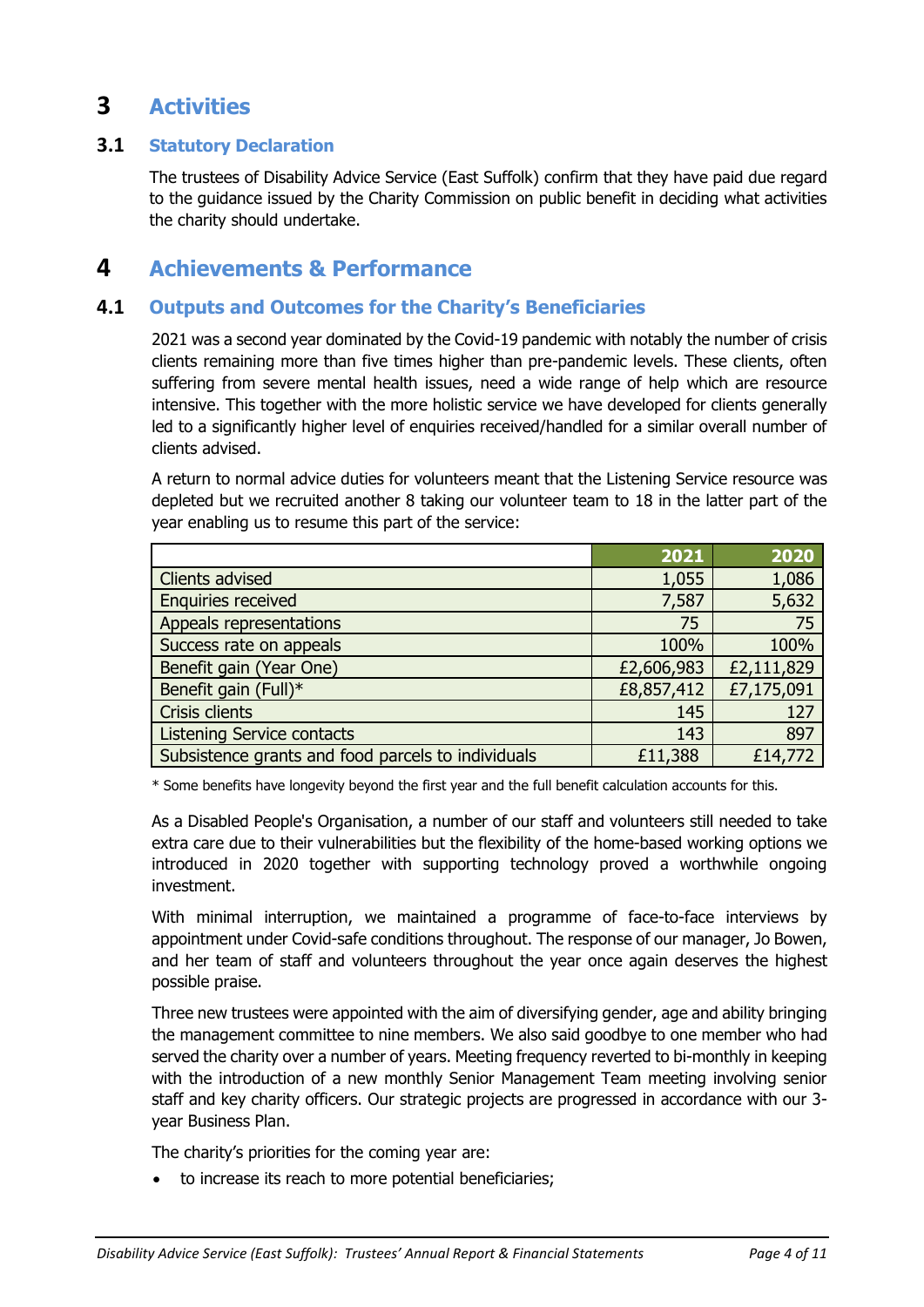- working with our district council and other organisations in assessing and distributing grants to our beneficiaries in poverty crisis;
- securing Advice Quality Service accreditation and Trusted Charity status;
- expanding the service to help tackle fuel poverty and raise awareness of Pension Credit eligibility; and
- introducing better ways of measuring our beneficiaries' satisfaction with the service.

# <span id="page-4-0"></span>**4.2 How the Public Have Benefitted**

In addition to beneficial impact directly on our clients the service also benefits other groups as illustrated in the chart below:



# <span id="page-4-1"></span>**4.3 Contributing to Activities Run by Other Organisations**

The charity provides a gateway assessment service for other organisations that provide hardship funds for crisis intervention and poverty relief.

# <span id="page-4-2"></span>**4.4 Trustee Development**

Trustees are encouraged to participate in development opportunities as and when appropriate.

# **5 Financial Review**

# **5.1 Details of Any Funds Materially in Deficit**

The Charity has no funds which are materially in deficit.

### **5.2 Policy on Reserves**

The Charity's policy on reserves is determined by Charity Commission guidance in that having no fixed assets it maintains an amount of cash which is sufficient to discharge its obligations in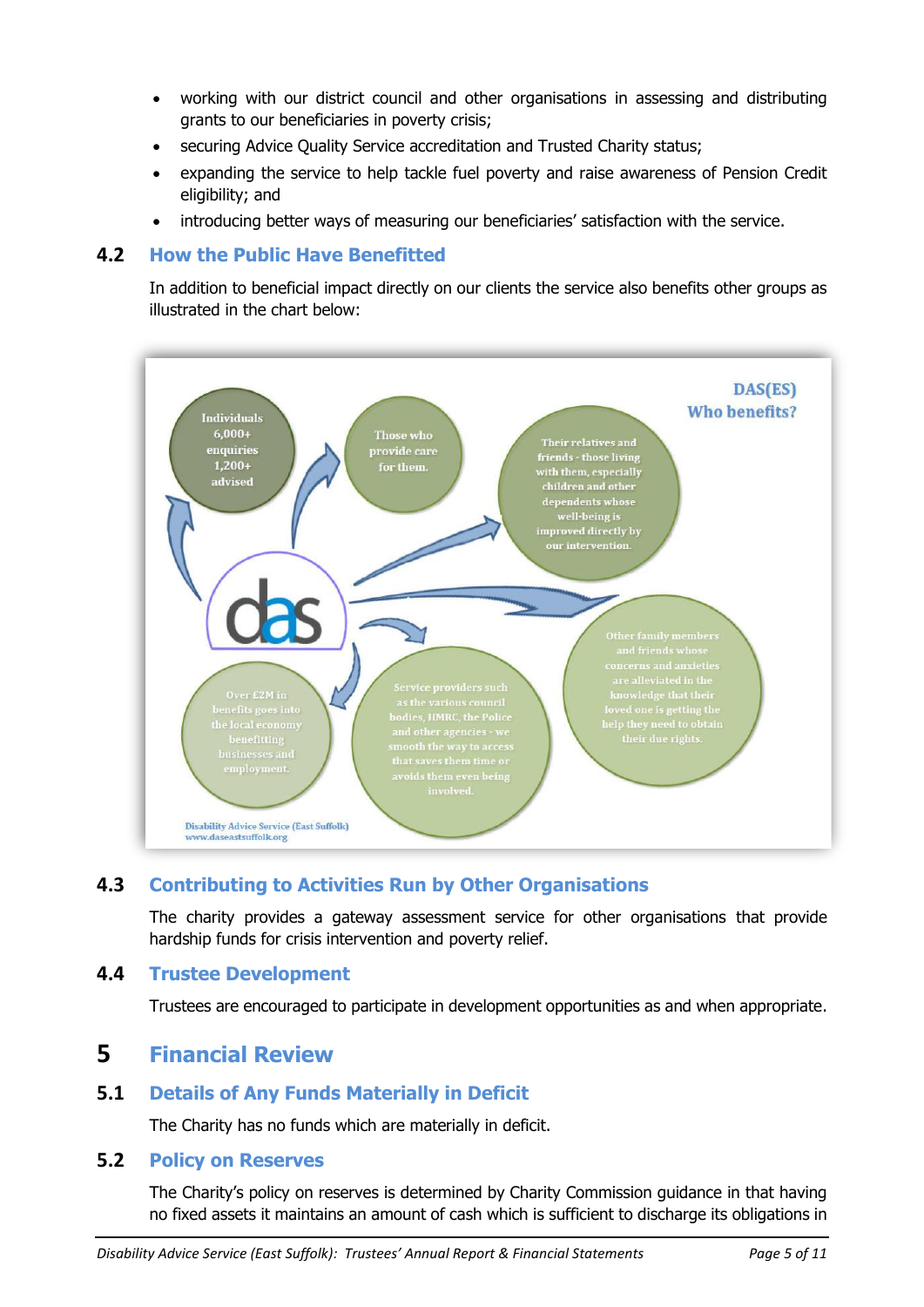the event that the Management Committee deems it necessary to close the charity. The amount required varies over time and therefore is kept under regular review by the Management Committee.

# <span id="page-5-0"></span>**5.3 Principal Sources of Funding and Outgoings**

The principal sources of funding are grants made to the charity by small and large charitable foundations, all levels of local government and individual donations.

The charity is a member of the Chartered Institute of Fundraising and adheres to its Code of **Conduct** 

In compliance with the Charities (Protection and Social Investment) Act 2016 all fundraising is carried out in a safe way which protects the public. We do not cold call or appeal to the public to sign up to long term giving commitments other than providing options to do so on our website. The charity does not make payments for fundraising activity of any kind and it has never received a complaint related to fundraising activity.

### <span id="page-5-1"></span>**5.4 Remuneration of Trustees**

All Trustees act in a voluntary capacity and receive no remuneration or other material benefits from their services to the Charity.

Out-of-pocket expenses necessarily and reasonably incurred by Trustees in promoting the purposes of the Charity are reimbursed at cost.

### <span id="page-5-2"></span>**5.5 Financial Status**

Though modest, the charity's current resources from unrestricted donations are sufficient to meet its outgoings for six months.

All the indications are that this will remain the case for the foreseeable future.

### <span id="page-5-3"></span>**5.6 Statutory Statements on Liabilities**

The Trustees declare that:

- $\checkmark$  The charity has given no quarantees where potential liability under the quarantee is outstanding at the date of this statement; and
- $\checkmark$  The charity has no debt outstanding at the date of this statement which is owed by the CIO and which is secured by an express charge on any assets of the CIO.

Signed on behalf of the Trustees

R.S. Cubser

Name & Role Rod Gibson **Date: 17 March 2022** Secretary to the Management Committee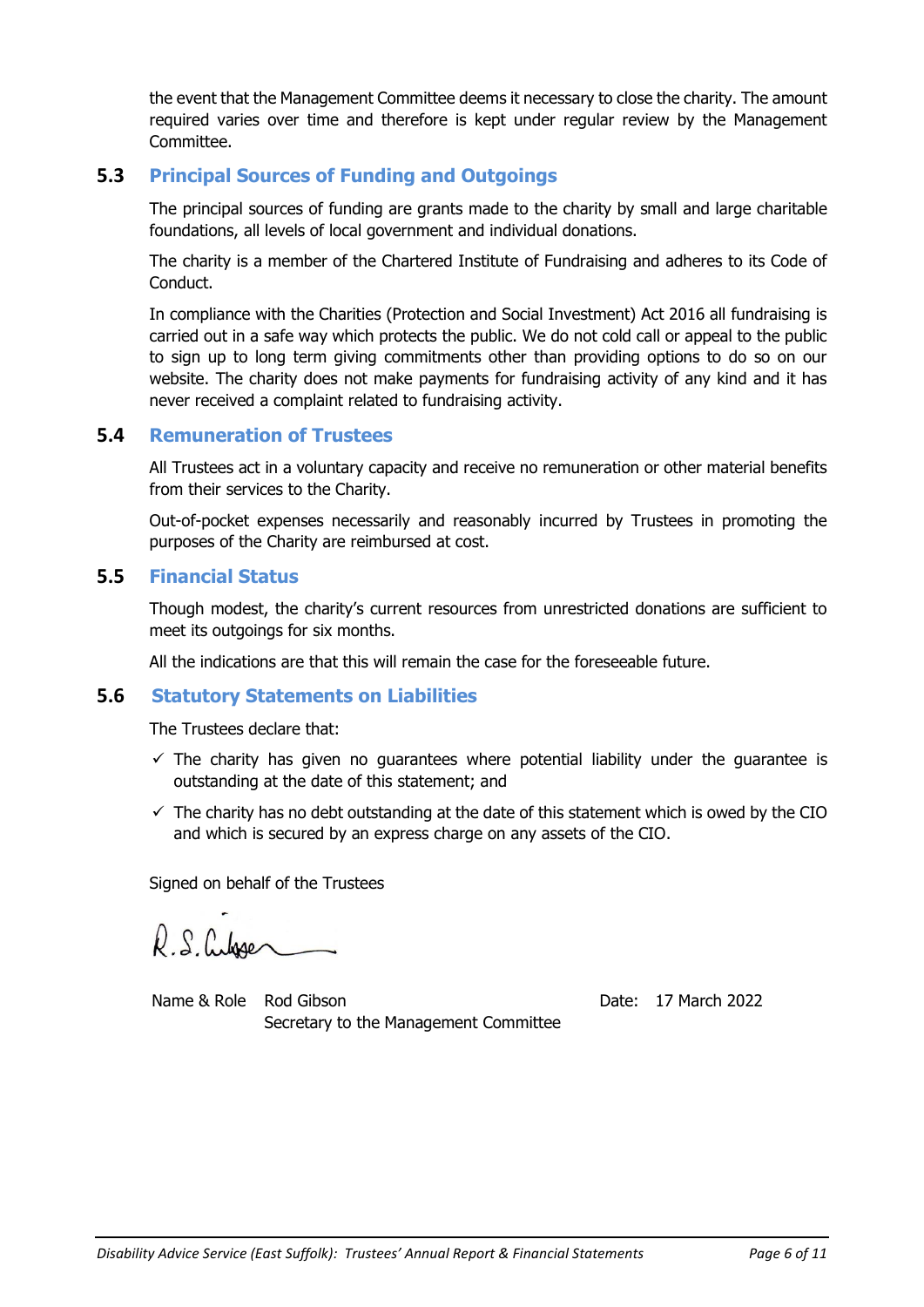# <span id="page-6-0"></span>**6 Statement of Financial Activity**

# <span id="page-6-1"></span>**6.1 Independent Examiner's Report on the Accounts**

|                                                                       | <b>CHARITY COMMISSION</b><br>FOR ENGLAND AND WALES                                                                                                                                                                                                                                                                                                                                          | Independent examiner's<br>report on the accounts                              |  |  |
|-----------------------------------------------------------------------|---------------------------------------------------------------------------------------------------------------------------------------------------------------------------------------------------------------------------------------------------------------------------------------------------------------------------------------------------------------------------------------------|-------------------------------------------------------------------------------|--|--|
| <b>Section A</b>                                                      | <b>Independent Examiner's Report</b>                                                                                                                                                                                                                                                                                                                                                        |                                                                               |  |  |
| Report to the trustees/<br>members of                                 | DISABILITY ADVICE SERVICE (EAST SUFFOLK)                                                                                                                                                                                                                                                                                                                                                    |                                                                               |  |  |
| On accounts for the year<br>ended                                     | 31st December 2021                                                                                                                                                                                                                                                                                                                                                                          | Charity no<br>1152772<br>(if any)                                             |  |  |
| Set out on pages                                                      | $\overline{2}$                                                                                                                                                                                                                                                                                                                                                                              |                                                                               |  |  |
|                                                                       | I report to the trustees on my examination of the accounts of the above<br>charity ("the Trust") for the year ended $3$ (                                                                                                                                                                                                                                                                   | 12221                                                                         |  |  |
| <b>Responsibilities and</b><br>basis of report                        | of the accounts in accordance with the requirements of the Charities Act<br>2011 ("the Act").                                                                                                                                                                                                                                                                                               | As the charity trustees of the Trust, you are responsible for the preparation |  |  |
|                                                                       | I report in respect of my examination of the Trust's accounts carried out<br>under section 145 of the 2011 Act and in carrying out my examination, I<br>have followed the applicable Directions given by the Charity Commission<br>under section 145(5)(b) of the Act.                                                                                                                      |                                                                               |  |  |
| Independent<br>examiner's statement                                   | I have completed my examination. I confirm that no material matters have<br>come to my attention (other than that disclosed below*) in connection with<br>the examination which gives me cause to believe that in, any material<br>respect:<br>• accounting records were not kept in accordance with section 130 of<br>the Act or<br>the accounts do not accord with the accounting records |                                                                               |  |  |
|                                                                       | I have no concerns and have come across no other matters in connection<br>with the examination to which attention should be drawn in order to enable a<br>proper understanding of the accounts to be reached.<br>* Please delete the words in the brackets if they do not apply.                                                                                                            |                                                                               |  |  |
| Signed:                                                               |                                                                                                                                                                                                                                                                                                                                                                                             | Date: 06 /02 /<br>2022                                                        |  |  |
| Name:                                                                 | Daniel Jennings                                                                                                                                                                                                                                                                                                                                                                             |                                                                               |  |  |
| <b>Relevant professional</b><br>qualification(s) or body<br>(if any): | ACA                                                                                                                                                                                                                                                                                                                                                                                         |                                                                               |  |  |
| Address:                                                              | <u>A CAULDWELL AVENUE</u><br>IPSWICH, SUFFOLK                                                                                                                                                                                                                                                                                                                                               |                                                                               |  |  |
|                                                                       | IP4 4EB                                                                                                                                                                                                                                                                                                                                                                                     |                                                                               |  |  |
| <b>IER</b>                                                            | 1                                                                                                                                                                                                                                                                                                                                                                                           | October 2018                                                                  |  |  |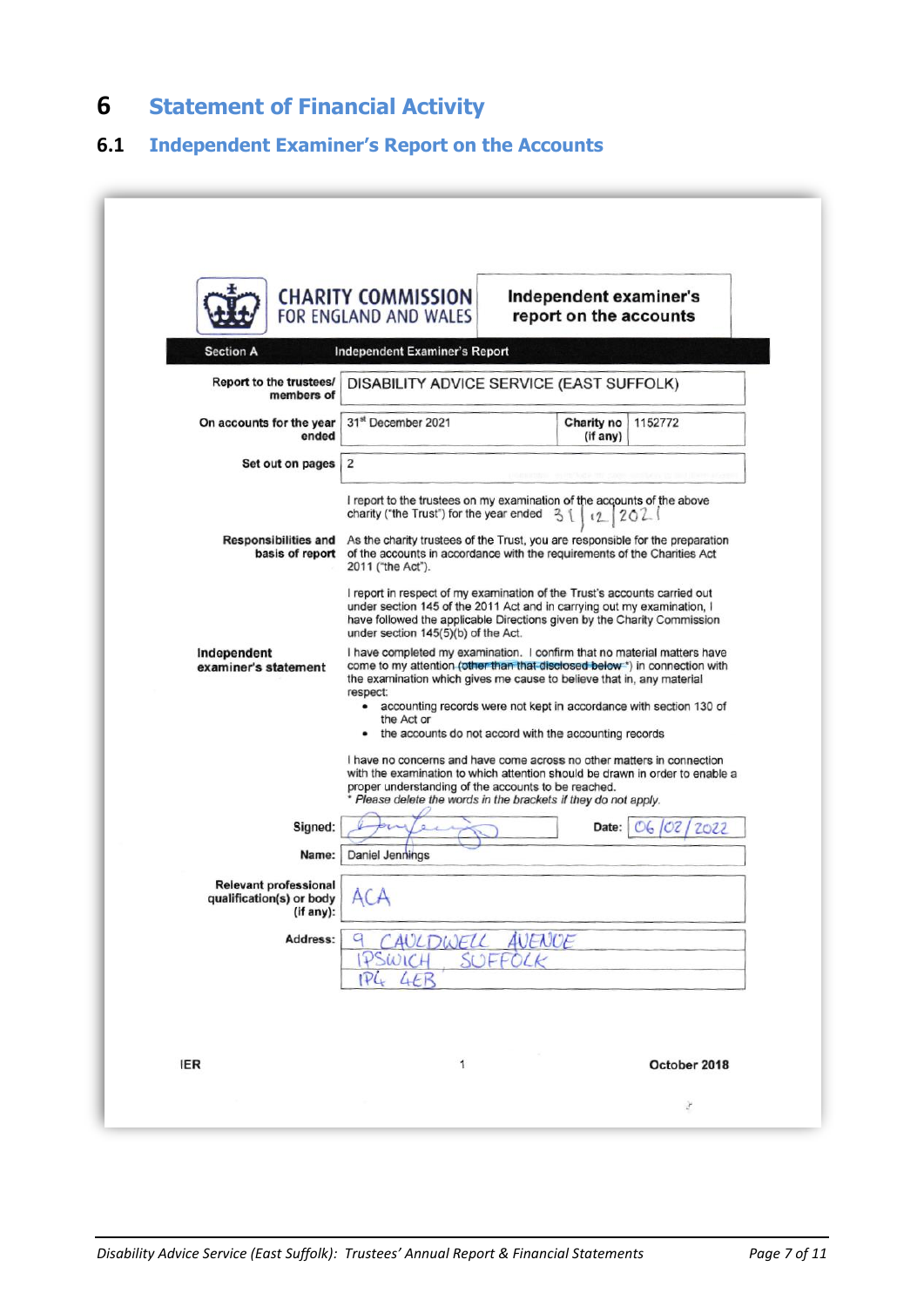# <span id="page-7-0"></span>**6.2 Receipts & Payments Accounts for the Financial Year Ended 31-December-21**

#### 6.2.1 **Balance Sheet**

Disability Advice Service (East Suffolk) Registered CIO Charity 1152772

Balance sheet as at 31st December 2021 for the period Jan-Dec 2021

| 2020          |                  | 2021    | 2020            |                   | 2021    |  |
|---------------|------------------|---------|-----------------|-------------------|---------|--|
| Opening       |                  | Opening | Closing         |                   | Closing |  |
| Jan-Dec       | Activity         | Jan-Dec | Jan-Dec         | Assets            | Jan-Dec |  |
| £             |                  | f       | f               |                   | £       |  |
|               | 458 Cash         | 602     |                 | 602 Cash          | 311     |  |
|               | 6,764 Current Ac | 12,290  |                 | 12,290 Current Ac | 12,311  |  |
| 29,512 CCLA   |                  | 29,576  | 29,576 CCLA     |                   | 29,579  |  |
|               | 39,647 Deposit   | 104,677 | 104,677 Deposit |                   | 154,690 |  |
| 70,764 b/fwd  |                  | 49,746  | 76,381 b/fwd    |                   | 147,145 |  |
| 147,145 c/fwd |                  | 196,891 | 147,145 c/fwd   |                   | 196,986 |  |
|               |                  |         |                 | 47,000 Reserves   | 60,000  |  |
|               |                  |         |                 | 26,835 Restricted | 28,275  |  |
|               |                  |         |                 | 73,310 Unrestrt'd | 108,711 |  |
|               |                  |         | 147,145         |                   | 196,986 |  |

Note. As the £1,481 held in the current account for the Coastal Forum are not DAS funds, it has been removed from the balance sheet. It is accounted for on the current account bank reconciliation statement.

Agreed to be a true record and accurate statement of our accounts, which have been duly examined.

Robin Stroud<br>Hon. Treasurer  $\bigcap_{Date} \in \text{Stab}_k$ 

Daniel Jennings. Chartered Accountant Independent Examiner

Date 06 02 2022

Nick Bennett Chairman

Date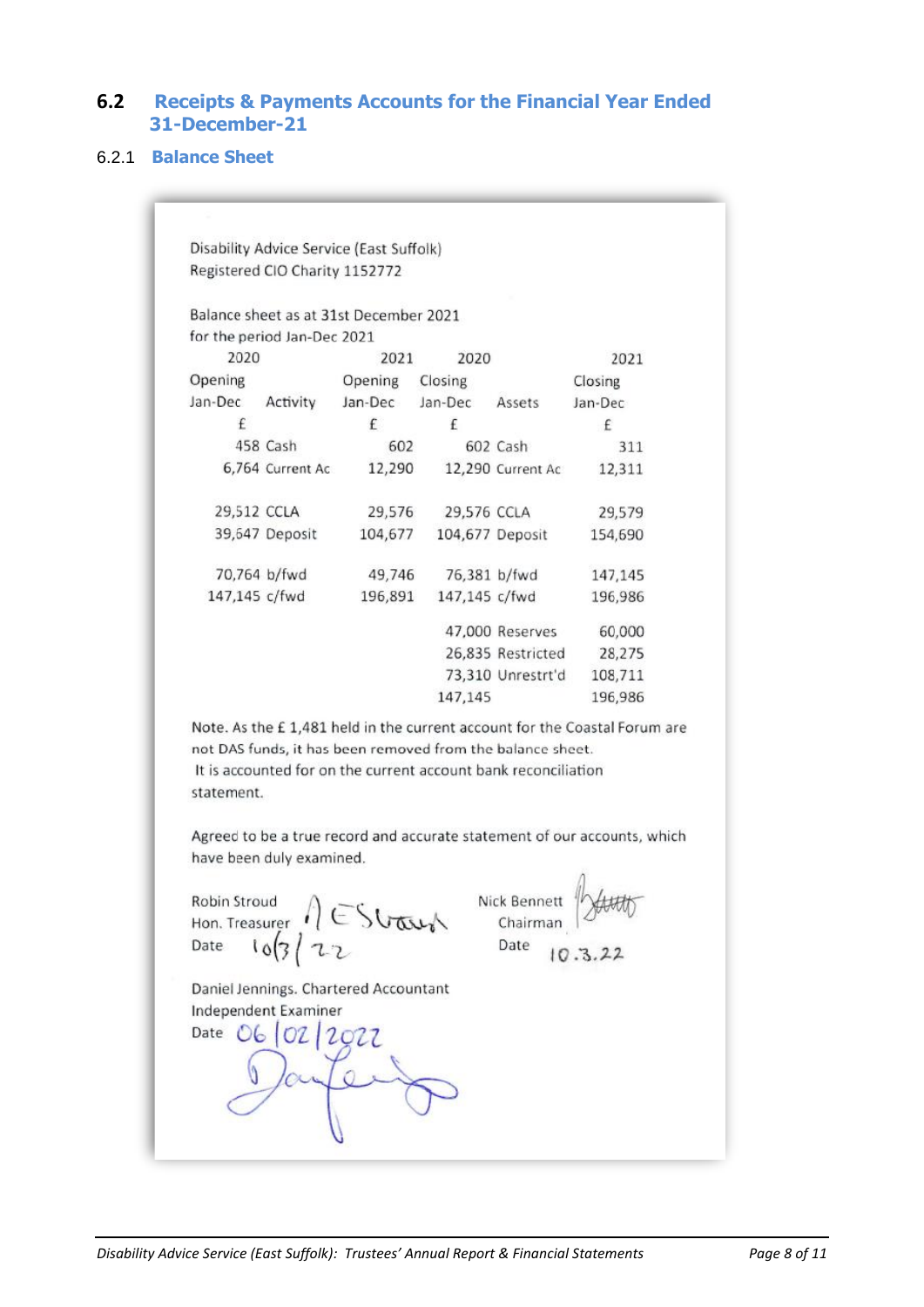## 6.2.2 **Statement of Financial Activities**

Disability Advice Service (East Suffolk) CIO no. 1152772 ANNUAL ACCOUNTS 2021 Statement of financial activities for the year ending 31st December 2021

| <b>INCOMING</b>                  | Unrestricted | Restricted | Total           |  |
|----------------------------------|--------------|------------|-----------------|--|
|                                  | £            | £          | £               |  |
| Donations                        | 2,471        |            | 2.471           |  |
| Grants                           | 93,674       | 114,749    | 208.423         |  |
| Fund raising                     | 20           |            | $\overline{20}$ |  |
| Interest                         | 16           |            | 16              |  |
| <b>TOTAL</b>                     | 96,181       | 114,749    | 210,930         |  |
|                                  |              |            |                 |  |
| <b>EXPENDED</b>                  | $\mathbf{0}$ | $\Omega$   | $\theta$        |  |
| Events<br><b>Advice Services</b> | 875          | 160,309    | 161,184         |  |
| <b>TOTAL</b>                     | 875          | 160,309    | 161,184         |  |
| <b>NET</b>                       |              |            |                 |  |
| <b>GAINS/LOSSES</b>              | 95,306       | $-45,560$  | 49,746          |  |
| <b>NET MOVEMENT</b>              |              |            |                 |  |
| <b>IN FUNDS</b>                  | 95,306       | $-45,560$  | 49.746          |  |
| <b>RECONCILLIATION</b>           |              |            |                 |  |
| OF FUNDS                         |              |            |                 |  |
| Funds brought forward            | 73,310       | 73,835     | 147.145         |  |
| Funds carried forward            | 168,616      | 28,275     | 196.891         |  |
| FUNDS OF THE CHARITY             |              |            |                 |  |
| Cash                             | 311          |            | 311             |  |
| Current account                  | 12,311       |            | 12,311          |  |
| CCLA                             | 29,579       |            | 29,579          |  |
| Deposit account                  | 126,415      | 28,275     | 154.690         |  |
| <b>TOTAL</b>                     | 168,616      | 28,275     | 196.891         |  |
|                                  |              |            |                 |  |

Note. As the £1,481 held in the current account for the Coastal Forum are not DAS funds these have been excluded from FUNDS OF THE CHARITY.

Signed Robin Stroud  $\rightarrow$ Hon. Treasurer Date  $10$  $\mathcal{B}$ 

Signed Nick Bennett Chair of Trustees Date 10.3.22

Signed Daniel Jennings. Chartered Accountant Independent Examiner Date 06 02 2022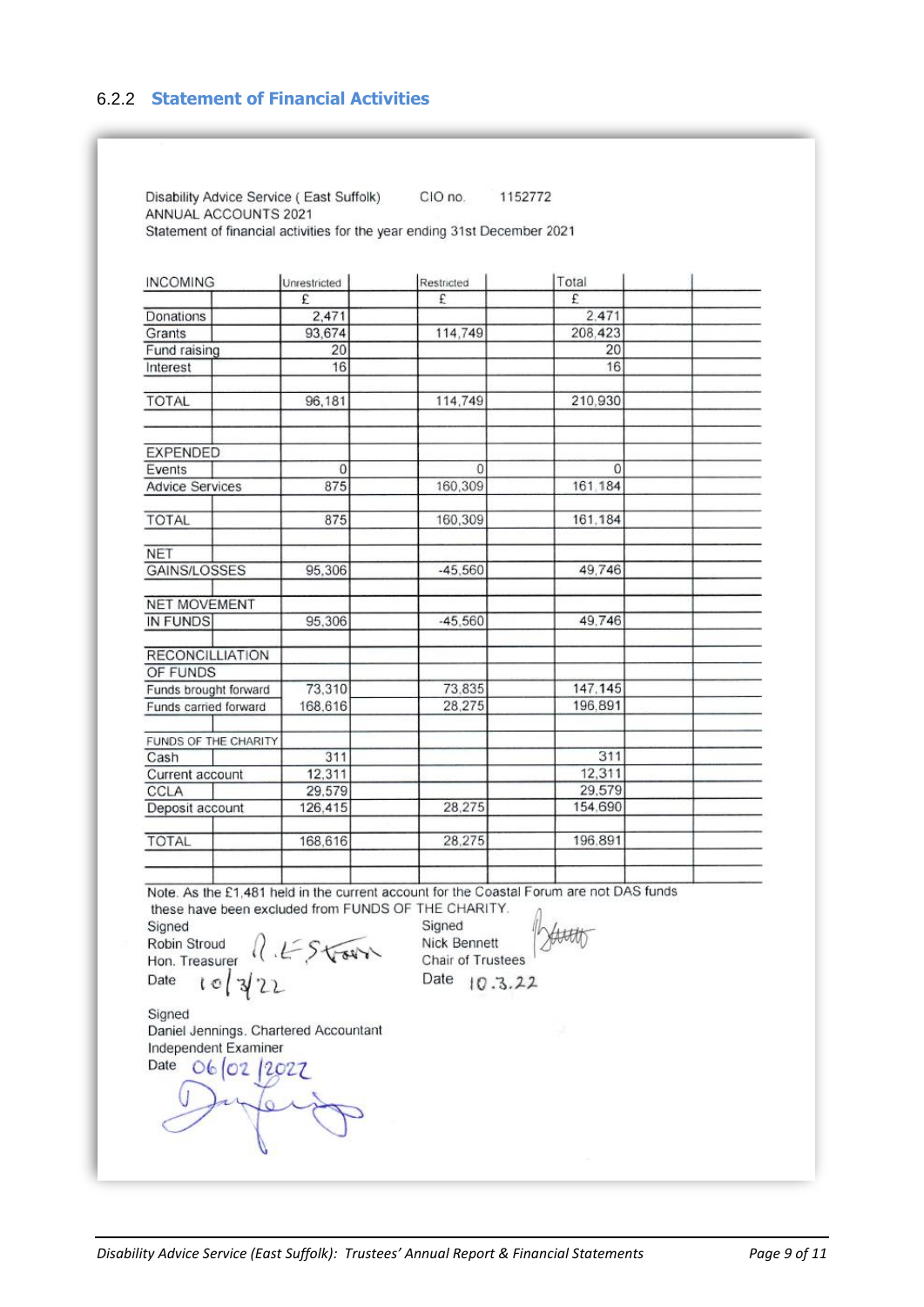### 6.2.3 **General Account**

|         |                                  |                        |       | Accounts for the period 1st January to 31st December 2021 |                                   |                                    |                               |       |                  |
|---------|----------------------------------|------------------------|-------|-----------------------------------------------------------|-----------------------------------|------------------------------------|-------------------------------|-------|------------------|
|         |                                  | <b>GENERAL ACCOUNT</b> |       |                                                           |                                   |                                    |                               |       |                  |
| 2020    |                                  |                        |       | 2021                                                      | 2020                              |                                    |                               |       | 2021             |
|         |                                  |                        |       | <b>JAN-DEC</b>                                            | <b>JAN-DEC</b>                    |                                    |                               |       | <b>JAN - DEC</b> |
|         | <b>EXPENDITURE</b>               |                        |       |                                                           |                                   | <b>INCOME</b>                      |                               |       |                  |
|         | 95,114 Salaries/HMRC/pension     |                        |       | 101,492                                                   | 34.462 SCC                        |                                    |                               |       | 30,000           |
|         | 12 Recruitment                   |                        |       | 5,448                                                     |                                   | 3,997 MS Society                   |                               |       | 3,997            |
|         | 21,512 Rent & service charges    |                        |       | 20,947                                                    |                                   | 6,870 Donations                    |                               |       | 2,471            |
|         | 999 Travel                       |                        |       | 117                                                       |                                   | 63 CCLA interest                   |                               |       | 4                |
|         | 321 Training                     |                        |       | 2,567                                                     |                                   | 7,189 HMRC JRC                     |                               |       | 0                |
|         | 2,162 Telephone & internet       |                        |       | 2,231                                                     |                                   | Houseold support                   |                               |       | 7,000            |
|         | 519 Postage                      |                        |       | 299                                                       |                                   | 30 Lloyds interest                 |                               |       | 12               |
|         | 662 Stationery                   |                        |       | 1,191                                                     |                                   | 6.820 Grants restricted            |                               |       |                  |
|         | 1,609 Insurance                  |                        |       | 1,771                                                     |                                   |                                    | 14,500 Grants unrestricted  ) |       | 101,728          |
|         | 31 Publicity/Advertising         |                        | 2,509 |                                                           | 4,465 Local Govrenment            |                                    |                               | 5,141 |                  |
|         | 56 Refreshments                  |                        |       | 114                                                       |                                   | 117,284 National Lottery           |                               |       | 57,557           |
|         | 1,235 Books/Publications/Subs    |                        | 1,780 |                                                           |                                   | 16,121 Crisis worker in restricted |                               | 0     |                  |
|         | 2,803 Prof. Fees/Gifts           |                        | 4,335 |                                                           | 3,500 Hardship fund in restricted |                                    | 0                             |       |                  |
|         | 12,280 Office equipment          |                        |       | 7,043                                                     |                                   |                                    | 5,200 Rope emergency fund     |       | 3,000            |
|         | 1,214 Cleaning                   |                        |       | 1,180                                                     |                                   | Dance                              |                               |       | 20               |
|         | 96 Fund raising costs            |                        |       | 0                                                         |                                   |                                    |                               |       |                  |
|         | 149 Legal/DBS/Licenses           |                        |       | 303                                                       |                                   |                                    |                               |       |                  |
|         | 2,882 Utilities                  |                        |       | 3,419                                                     |                                   |                                    |                               |       |                  |
|         | 6,147 Hardship/emergency payment |                        |       | 4,343                                                     |                                   |                                    |                               |       |                  |
|         | Coastal Forum                    |                        |       | 95                                                        |                                   |                                    |                               |       |                  |
| 149,803 |                                  |                        |       |                                                           | 220,501                           |                                    |                               |       |                  |
|         | 514 Client grants                |                        |       | 0                                                         |                                   | 580 Client grants                  |                               |       | 0                |
|         | 150,317 SUB TOTAL                |                        |       | 161,184                                                   |                                   |                                    |                               |       |                  |
|         | 70,764 SURPLUS                   |                        |       | 49,746                                                    |                                   |                                    |                               |       |                  |
|         | 221,081 TOTAL                    | <b>EXPENDITURE</b>     |       | 210,930                                                   | 221,081                           |                                    | <b>TOTAL INCOME</b>           |       | 210,930          |

### 6.2.4 **Approval of the Board of Trustees**

The Trustees declare that they have approved the above Annual Report & Statement of Financial Activity.

Signed on behalf of the Trustees

R.S. Cubser

Secretary to the Management Committee

Name & Role Rod Gibson Date: 17 March 2021